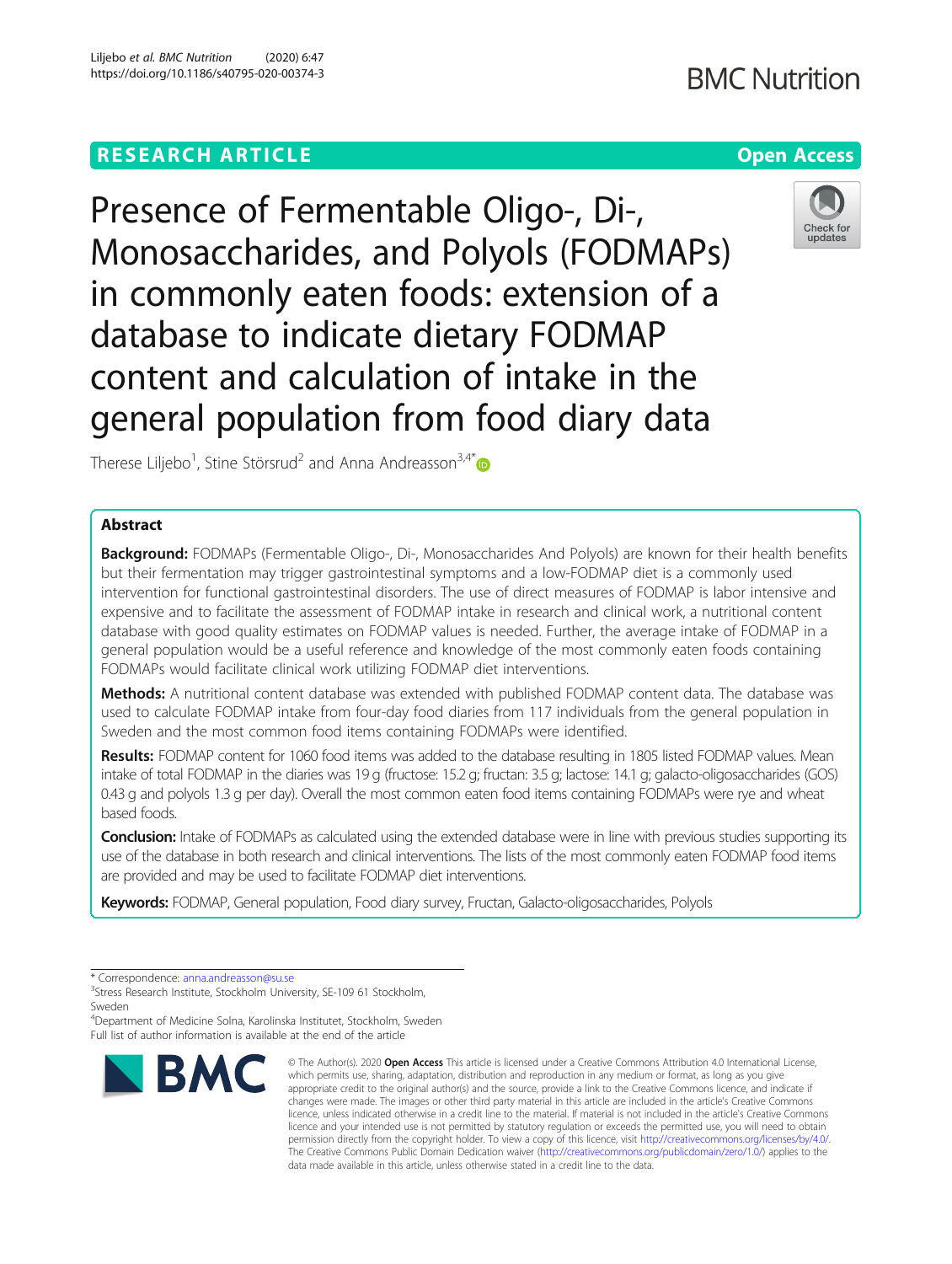# Background

FODMAPs (Fermentable Oligo- Di- Monosaccharides and Polyols) include the sugar monomer fructose and the fermentable short chain carbohydrates (SCC) including fructans (inulin and fructo- oligosaccharides), lactose, galacto-oligosaccharides (GOS) and polyols [[1\]](#page-8-0). Fructans and GOS are known for their prebiotic effects [[2\]](#page-8-0). After reaching the colon intact they undergo bacterial fermentation and formation of short chain fatty acids as butyrate, propionic acid and acetate [\[3](#page-8-0)], and health benefits of FODMAPs include stimulated bifidobacteria growth [\[4](#page-8-0)], increased calcium absorption and improved appetite regulation [[5\]](#page-8-0). In spite of the health benefits, the intestinal fermentation of FODMAPs may trigger gastrointestinal symptoms in patients with irritable bowel syndrome (IBS) and inflammatory bowel disease (IBD) and treatment with a low FODMAP diet seems a promising intervention for these conditions [\[6](#page-8-0)].

FODMAPs are present in a large variety of foods. Fructose is present in fruit juices and honey. Lactose is present in dairy products, fructans in artichokes, garlic and onions, and GOS in legumes. Polyols are present as sweeteners in chewing gums, avocado, mushrooms, apples and pear [[1](#page-8-0)]. Since fructose is only co-absorbed with glucose, fructose in excess of glucose [[7\]](#page-8-0) is counted towards the FODMAP total. High performance liquid chromatography (HPLC) with evaporative light scattering detection (ELSD), gaschromatographic (GC) and enzymatic analyses are the most commonly used methods for analyzing FODMAPs, and the method depend on the specific FODMAP to be analyzed. There are several studies from around the world that have investigated the FODMAP content in food items, including Australia [[8](#page-8-0)–[10](#page-8-0)], United States [\[11,](#page-8-0) [12](#page-8-0)], and Europe [[13](#page-8-0), [14](#page-9-0)].

Country specific information about the habitual intake, and typically sources of FODMAPs are needed to facilitate nutrition intervention and therapy that entails changing the intake of FODMAPs. The food database from the Swedish National Food Agency does not contain any values of FODMAP content, except from lactose and fructose [[15,](#page-9-0) [16\]](#page-9-0). Furthermore, there are no previous reports of the most commonly eaten food items containing FODMAPs in Sweden or elsewhere. Thus, data on intake of FODMAPs and their main sources in the general population are lacking.

The primary aim of the present study was to systematically add published values on FODMAPs from peerreviewed literature and reports to a nutrition calculation software program Dietist XP (Kostdata.se). The secondary aim was to calculate the intake of fructose, fructan, lactose, GOS and polyols in a sample of healthy individuals from the general population in Sweden and compare to previous research using direct analyses of FODMAPs. In addition, we listed the most commonly eaten food items containing each type of FODMAPs.

#### Methods

# Expanding the food database with values of FODMAP content

The process to expand the food database with values of FODMAPs is illustrated in Fig. [1.](#page-2-0) First the five groups of FODMAPs; fructose, fructan, lactose, GOS and polyols, were added to the list of nutrients within the software program Dietist XP (version 3:2, Kostdata.se). Dietist XP is a nutrition calculation software program widely used in Sweden and is based on the official food database from the Swedish National Food Agency (2012-03-19). Second, all the existing 2039 food item or dishes in Dietist XP was manually checked against reports containing FODMAP-data from Swedish National Food Agency published in year 2007 to 2014 and published peerreviewed papers. In addition, food items missing from the database but reported in the food diaries (see below) were added (Table [1](#page-3-0)). Non-carbohydrate foods such as meat, fish and egg were not included in the database as they consequently contain no FODMAPs. Baby food was not included as the database is intended for assessment of FODMAP intake in adults. Swedish sources were used when possible.

When a relevant FODMAP value was available it was assigned to the food item or dish in the database in Dietist XP. White bread is given as an example here: values per 100 g white bread:  $0.27$  g fructose  $[16]$  $[16]$  $[16]$ ,  $1.02$  g fructan [[20\]](#page-9-0) and 0.20 g GOS [\[8](#page-8-0)] were added to the database. All values assigned to the database are in fresh weight. A few values in dry weight have been converted to fresh weight using the data on water content from the food composition tables from Swedish National Food Agency (Swedish food composition tables, SFCT).

#### Single ingredient food items

The majority of the food items in the database are single ingredient food such as fruits, fruit-juices, vegetables, root-vegetables, milk-products as well as couscous, rice, oatmeal, pasta, potato- chips, rice cakes (plain or flavored), and legumes. When FODMAP-content data was missing the food item was assigned with the same value as a similar food item in Dietist XP, such as fresh broccoli and frozen broccoli. Similarly, brown beans and white beans originate from same plant family as kidney beans and were assigned the values for kidney beans, and bulgur was assigned with the same value as couscous.

### Composite food items

The FODMAP values for composite foods, consisting of several FODMAP containing ingredients, were obtained through a recipe calculation procedure [[22](#page-9-0)]. The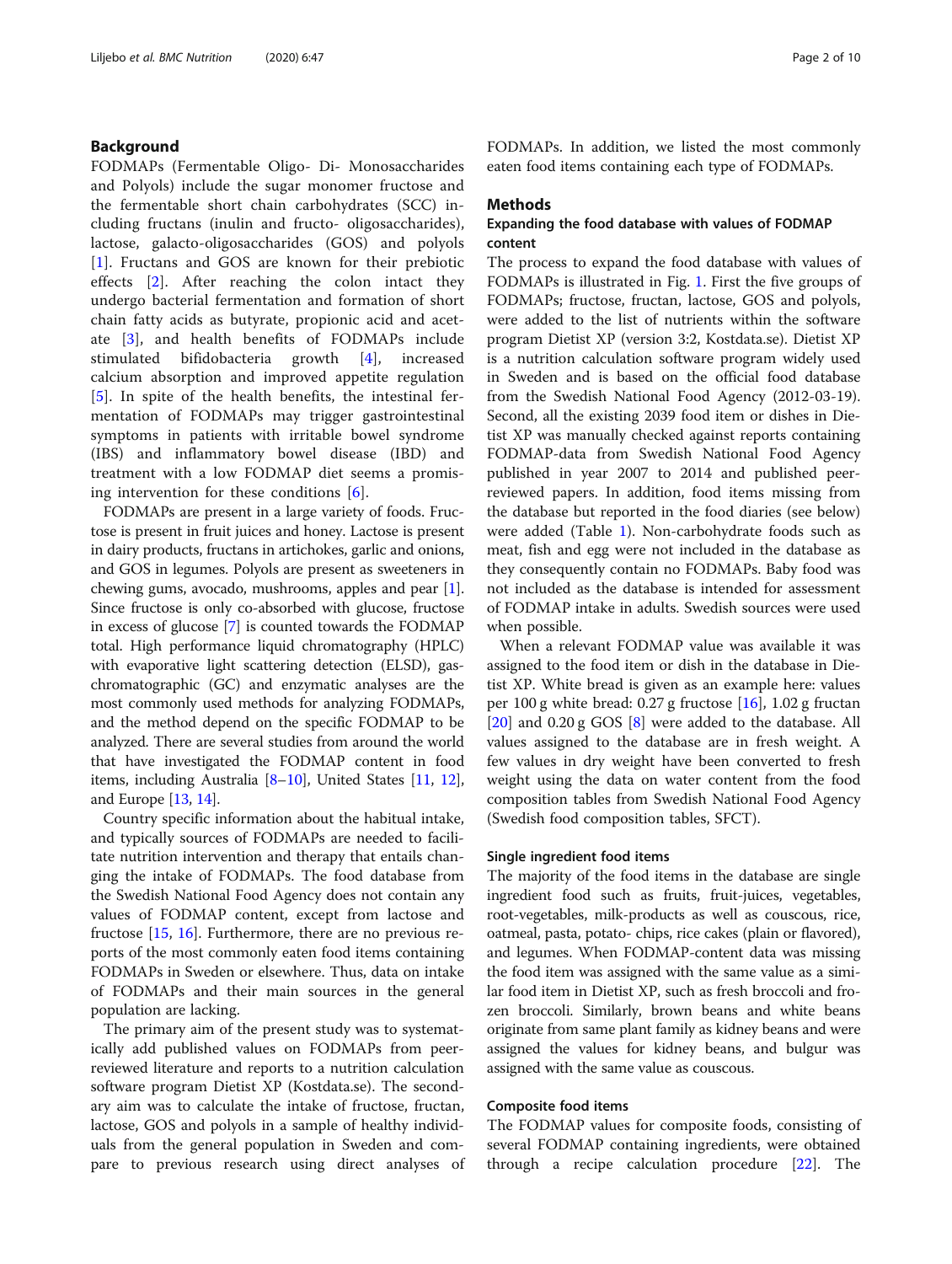<span id="page-2-0"></span>

ingredients list from the data sources were matched with the most similar food item in the SFCT on which the database is built. As neither the SFCT nor the articles presenting data on FODMAP content present the exact amount of ingredients the food items were matched based on quantity of content. This was true for bread in particular, see section "Fructan" below.

# Fructose

Fructose is jointly absorbed with glucose using GLUT-5 and GLUT-2 [\[23\]](#page-9-0) transporters and fructose in excess of glucose is more likely to be malabsorbed [[7\]](#page-8-0). Fructose will be fermented whenever not properly absorbed.

When calculating the total FODMAP value, fructose in excess of glucose is approximated by taking the monosaccharide content from the food records, in most foods free fructose is accompanied by glucose in various proportions [[7\]](#page-8-0). If the glucose content was higher than the fructose content the excess fructose value is set to 0 [[24\]](#page-9-0). Swedish fructose and glucose values from an appendix from the Swedish National Food Agency [\[15](#page-9-0)], analyzed using GC, were used when available. When data on a food item was missing, recent data on free fructose analyzed with different HPLC techniques and fresh weight were used  $[8-10, 16]$  $[8-10, 16]$  $[8-10, 16]$  $[8-10, 16]$  $[8-10, 16]$  $[8-10, 16]$ . A few values were taken from the Finnish food composition database Fineli [[25\]](#page-9-0).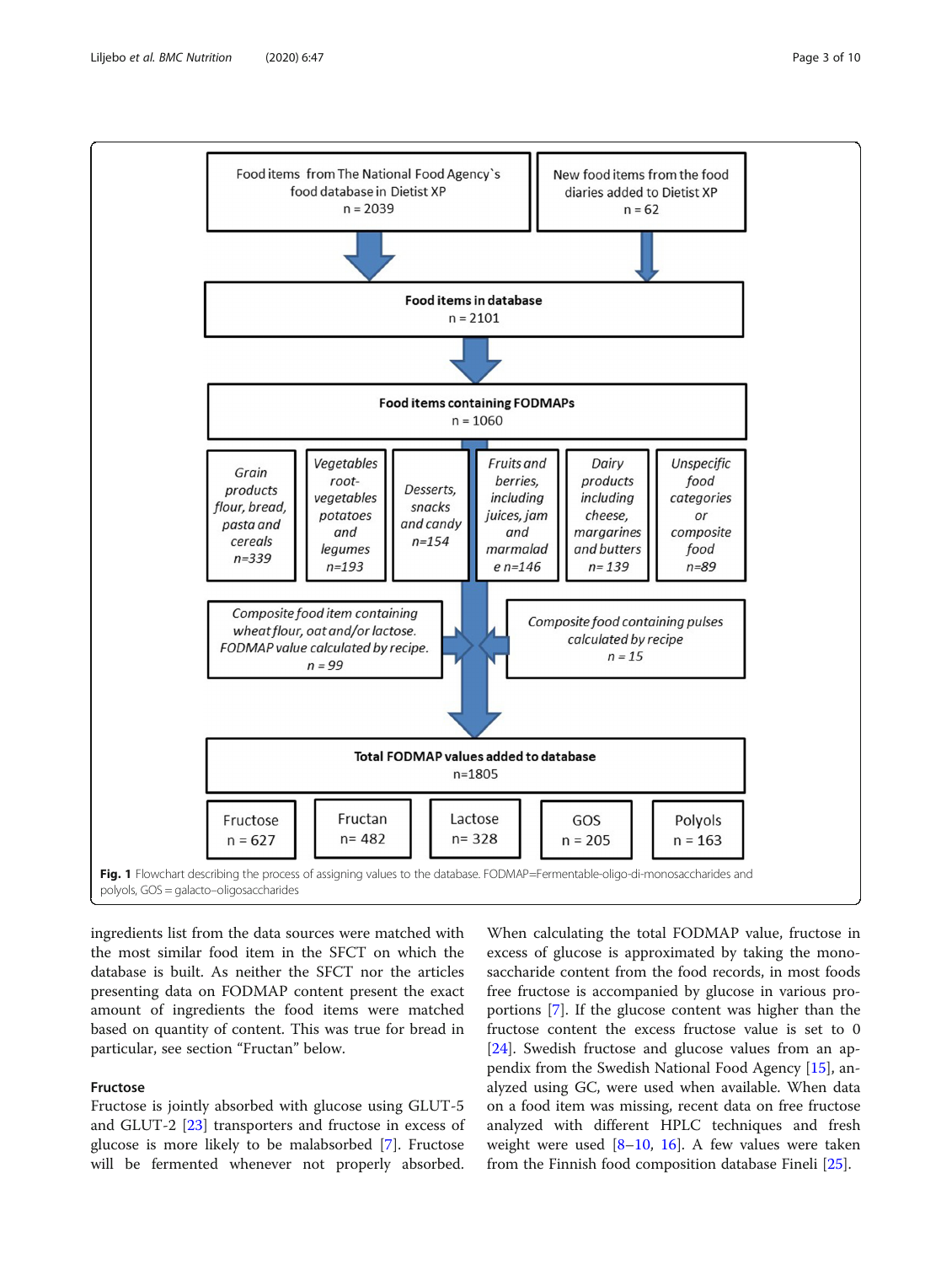|                                                       | <b>TWAIS I</b> many peer reviewed papers ased as source for rigidity.                                       |                                                                                                             |                                                                                                                                                                                                                                                           |                                                                                                                                                                                                                                                                              |
|-------------------------------------------------------|-------------------------------------------------------------------------------------------------------------|-------------------------------------------------------------------------------------------------------------|-----------------------------------------------------------------------------------------------------------------------------------------------------------------------------------------------------------------------------------------------------------|------------------------------------------------------------------------------------------------------------------------------------------------------------------------------------------------------------------------------------------------------------------------------|
| References                                            | Analyzed food item/ product/<br>raw material                                                                | in database                                                                                                 | Analyzed value added  Food sampling/biological variation                                                                                                                                                                                                  | Analytical method                                                                                                                                                                                                                                                            |
| [16] National<br>Swedish Food<br>Agency 2007-<br>2013 | One hundred and nineteen<br>vegetables, cereal products and<br>other food items                             | Fructose and lactose                                                                                        | Purchased in grocery chains, small food stores,<br>and vegetable retailers and from casual trading<br>area.<br>• If possible a minimum of ten samples of each<br>food item                                                                                | $\cdot$ Gas-<br>chromatographic<br>method [17].<br>• Result presented in<br>fresh weight g/100<br>g food item                                                                                                                                                                |
| $[9]$ Muir<br>et al.2007                              | Sixty vegetables and 43 fruits                                                                              | Free fructose and<br>fructan                                                                                | Approximately 500 g (edible weight) of each<br>food item from respectively five grocery stores<br>and five green grocers, Australia, Melbourne                                                                                                            | • Analyses made of<br>pooled samples<br>• Enzymatic analysis<br>and<br>spectrophotometry<br>[18]<br>• Triplicate analysis<br>· Result presented in<br>g/ 100 g "as eaten"<br>in fresh weight                                                                                 |
| $[10]$ Muir<br>et al.2009                             | Forty-five vegetables and 41<br>fruits                                                                      | Fructose, fructan                                                                                           | Approximately 500 g (edible weight) of each<br>food item from each of five grocery stores and<br>five green grocers, Australia, Melbourne                                                                                                                 | • Analyses made of<br>pooled samples<br><b>∙HPLC</b> with ELSD<br>•Triplicate analysis<br>Result presented in<br>g/ 100 g "as eaten"<br>in fresh weight                                                                                                                      |
| [8] Biesiekierski<br>et al. 2011                      | Fifty- five grains and cereals                                                                              | kestose). Total fructan,<br>lactose, GOS (raffinose,<br>stachyose) sugar<br>polyols (sorbitol,<br>mannitol) | Fructose, FOS (nystose, Approximately 500 g (edible weight) of each<br>food item from Supermarkets, market-places<br>and health stores in Melbourne, Australia, One<br>to 9 products/<br>brands of each food item, 500 g of each<br>product edible weight | • Analyses made of<br>pooled samples<br>$\cdot$ HPLC<br>· Total fructan via<br>enzymatic analyses<br>$[19]$<br>• Result presented in<br>g/ 100 g "as eaten"<br>in fresh weight.                                                                                              |
| [20] Whelan<br>et al.2011                             | Nine categories of bread                                                                                    | Fructan                                                                                                     | Five brands of each bread category and 500 g<br>of each category of bread from Supermarkets<br>was pooled together to 2500 g                                                                                                                              | • Analyses made of<br>pooled samples<br>• Fructan via<br>enzymatic and<br>spectrophotometry<br>method [18]<br>Triplicate bread<br>samples were<br>extracted and<br>analyzed<br>in duplicates.<br>• Result presented as<br>content g/100 g<br>fresh weight ('as<br>consumed') |
| [13] Andersson<br>et al.2009                          | Rye kernels and five kind of<br>whole grain rye soft- and<br>crispbread baked on one type of<br>rye kernels | Fructan                                                                                                     | Rye kernels 18 samples from an experimental<br>field, Sweden                                                                                                                                                                                              | • Fructan via<br>enzymatic and<br>spectrophotometry<br>method [18]<br>• Result presented in<br>dry weight<br>• Duplicate analysis                                                                                                                                            |
| $[14]$ Haskå<br>et al.<br>2008                        | Two cultivars of wheat grain and Fructan<br>five milling fractions of the<br>wheat                          |                                                                                                             | Two cultivars, one sample conventionally and<br>organically grown. One cultivar conventionally<br>grown in Sweden                                                                                                                                         | · Enzymatic [18]<br>• Duplicate analysis<br>• Result presented in<br>dry weight                                                                                                                                                                                              |
| $[21]$ Yao et al.<br>2014                             | Seventy-three food items                                                                                    | Sorbitol and mannitol                                                                                       | Five grocery stores, five green grocers, Australia<br>Melbourne                                                                                                                                                                                           | • HPLC with ELSD<br>• Triplicate analyses<br>• Result presented in<br>fresh weight                                                                                                                                                                                           |

<span id="page-3-0"></span>Table 1 Main peer- reviewed papers used as source for FODMAP values

HPLC High performance liquid chromatography, ELSD Evaporative light scattering detection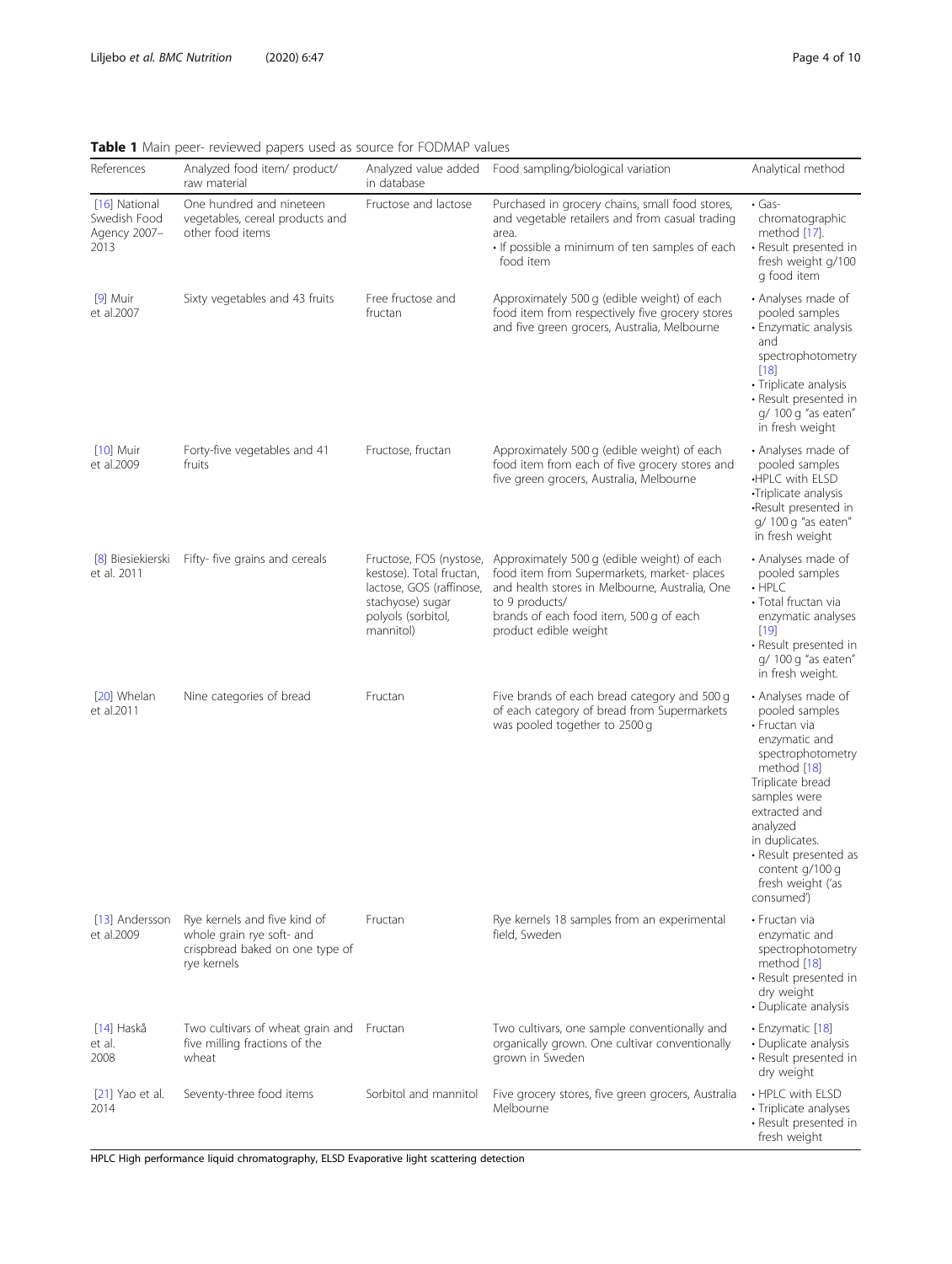#### Fructans

Swedish values for food items in dry weight were chosen for whole grain rye, soft and- crispbreads as well as values for wheat flour and other milling fractions of wheat [[13,](#page-8-0) [14](#page-9-0), [26](#page-9-0), [27\]](#page-9-0). Analytical values of fructan content of Swedish sources were transformed from dry weight to fresh weigh using the water content in food items from SFCT [\[16](#page-9-0)]. Values from Australia [[8](#page-8-0)–[10](#page-8-0)] and U.K were also used [\[20](#page-9-0)].

Total fructan content in a food item is measured using an enzymatic/spectrophotometric method [\[18\]](#page-9-0). In a few cases  $(< 15)$  when data on total fructan content in a food item from enzymatic analyses was missing, values from separate HPLC analyses of the main fructooligosaccharides e.g. nystose (GF2), kestose (GF3) and 1F-β- fructofuranosylnystose (GF4) were summed up to give an approximation of the total fructan value [\[12](#page-8-0)]. When there were discrepancies between papers regarding presence of fructan in a food item, such as bananas, the paper detecting fructan was chosen as the source of the assigned value to ensure that all fructan content in food was captured.

Breads from SFCT were grouped depending on their main type of flours e.g. white bread, granary bread, whole grain/meal wheat bread, sifted rye breads containing both rye and wheat flour, whole meal/grain rye breads and yeast fermented crisp bread with sourdough or non-leavened, non-yeast crisp bread. Content of yeast or sourdough was one of the main factors to take into account in the matching as fermentation is known to influence the fructan value [[13\]](#page-8-0). A white bread in Sweden generally contains wheat flour, water, wheat gluten, yeast, with or without sourdough, and differs slightly from the Australian bread which often contains added soy flour  $[8]$  $[8]$ . The ingredients were matched to the description of bread type in published data and/or the company's website to see the type of ingredients and type of flours in the product and the mean value was assigned, such as the values for gluten-free breads from Whelan [\[20](#page-9-0)] and Biesiekierski [[8\]](#page-8-0).

The majority of the analyzed Australian cereals and muesli came from large multinational companies that are sold internationally, e.g. Kellogg's cornflakes, Weetabix, All-Bran and Rice Crispies. Other cereals and muesli was matched based on the description of the product [\[8](#page-8-0)], especially noting if the muesli contains dried fruit which is the main source of fructose in the food item. The same procedure was used for biscuits.

The values for composite foods containing wheat flour were calculated with 1.3 g of fructan/100 g wheat flour, the mean value from three wheat cultivars analyzed in Sweden [\[14\]](#page-9-0).

# Lactose

Most values for lactose were derived from Swedish [[28](#page-9-0)] and Finnish [[29\]](#page-9-0) dairy companies who have comprehensive data of lactose content in their products although a few Swedish values came from the Swedish National Food Agency.

# GOS and polyols

Australian data regarding GOS and polyols in fruits, vegetables and chewing gum [\[8](#page-8-0), [10](#page-8-0), [21\]](#page-9-0) were used as no data from Europe was available. Carbohydrates separately analyzed with HPLC e.g., raffinose and stachyose were summed up to give a value of GOS. Sorbitol and mannitol were summed up and called polyols. Values for composite meals containing GOS were calculated by using information about components from food business sites. Values for cough-drops were found on business websites [[30\]](#page-9-0).

# Calculation of FODMAP intake from food diaries Collection of food records

The present study includes 117 estimated four-day food records randomly selected from the Swedish nationwide diet survey Riksmaten [\[31](#page-9-0)] performed from May 2010 until July 2011. Sample size was determined based on constraining the uncertainty around the estimated mean of fructan, as fructan intake is a key parameter for FOD-MAP diet treatment in clinical practice, to within 10% of the expected mean value. This ensures sufficiently precise estimates of average intake. Assuming an SD of 2.5 and a 95% confidence interval, approximately 110 individuals were required. The achieved sample size slightly exceeds this requirement at 117.

Eligible participants of Riksmaten, 5000 randomly selected Swedish adults aged 19–80 years, were sent a letter with written information about the study and were phoned a few days later by a trained interviewer from Statistics Sweden and asked if they wanted to participate in the Riksmaten study. A total of 1797 persons chose to participate. Participants in the present study were selected to serve as matched healthy controls for 117 patients in another study not yet published and individuals with diabetes, kidney-disease, lactose intolerance or celiac disease had been excluded  $[31]$  $[31]$  $[31]$ . The mean age was 39 years (range 18 to 70 years), 89 were women (76%). Body Mass Index (BMI) was on average 24.8. The study Riksmaten was approved by the Regional Ethical Review board at Uppsala University (registration number: 2010/ 060). All participants gave oral consent.

All participants received written and oral information about keeping a food diary. Food intake was estimated using a portion size guide to facilitate the recording. Participants were instructed to record their food intake immediately after every meal and encouraged to eat as they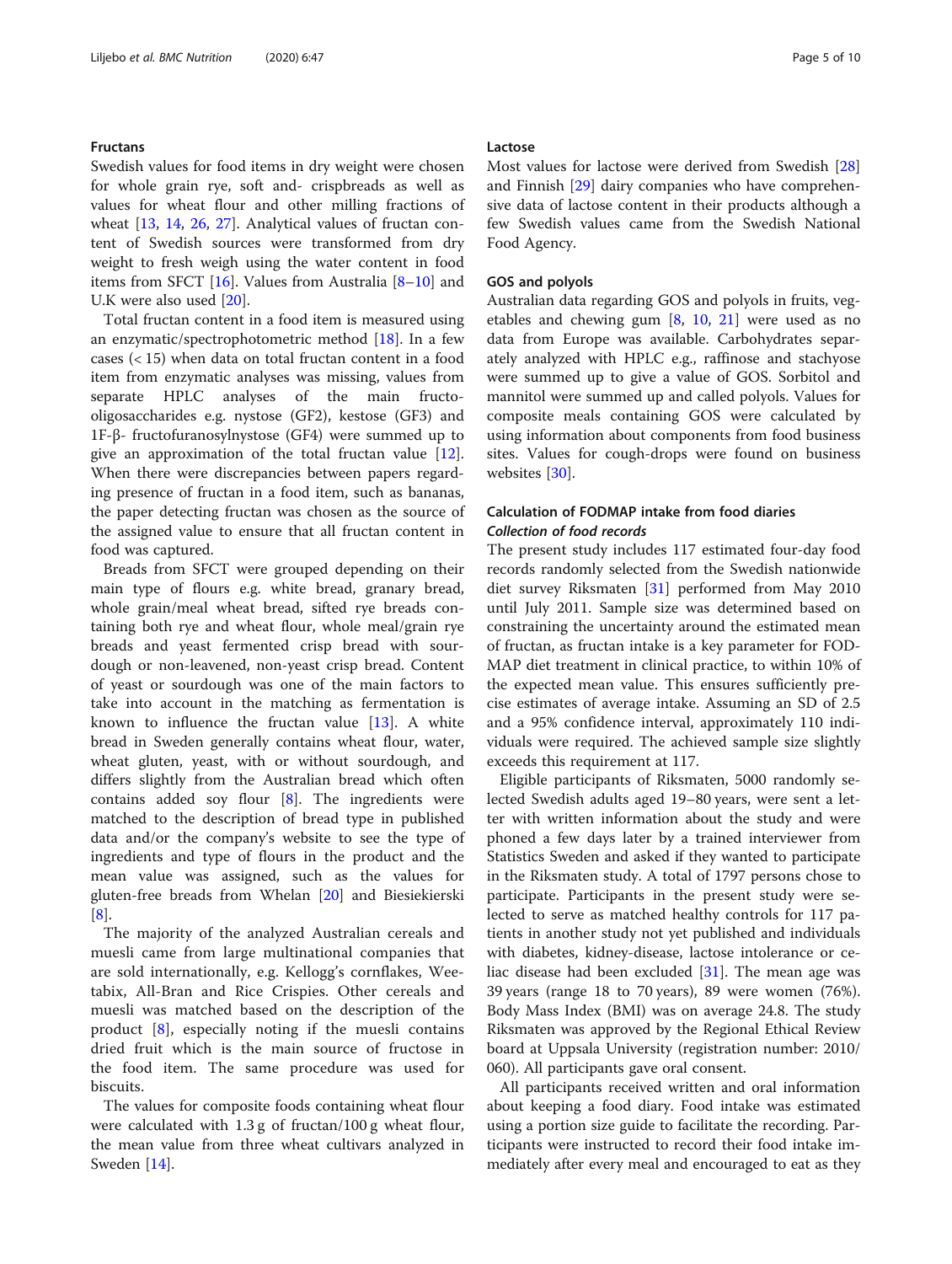normally do. Food intake was entered on a website belonging to the Swedish National Food Agency. If a participant was unable to use the computerized web log, a trained person at Statistics Sweden phoned the participant and recorded the food intake during the call. The food records covered all weekdays and seasons on a group level to cover weekday versus weekend and seasonal variations in food intake.

# Calculation of FODMAP content in food records

The 117 four-day food records were entered into Dietist XP, version 3:2, with the expanded database, by a registered dietitian. Composite dishes were entered when available in the database and otherwise broken down into their ingredients. Each food record was summarized in Dietist XP and the average intake in grams per day and 95% confidence interval per FODMAP was calculated. Each FODMAP was tabulated by magnitude of most common eaten food item, see [supplementary files](#page-8-0).

#### Patient and public involvement

Patients or representatives from the public were not involved in the planning or execution of this research project.

#### Results

# Expanding the food database with values of FODMAP content

A total of 998 of the 2039 food items or dishes in the database were given values for FODMAP content. Finally, 62 food items that did not exist in the database but were present in the food records used to assess FODMAP intake in the general population were added to the database as new food items e.g. lactose free products, spelt flour and soy yoghurt. A total of 1805 values of FODMAP content across 1060 (as several types of FODMAPs are present in the same food item) different food items and dishes were added to the database in Dietist XP (Fig. [1\)](#page-2-0), across the following categories: cereal and grain products such as flour, bread, pasta and cereals (339); vegetables, root vegetables, potatoes and legumes (193) and desserts, snacks and candy (154); fruits and berries including juices, jam and marmalade (146); dairy products including cheese, margarines and butter (139). The remaining 89 food items belong to composite food items or dishes not clearly belonging to any specific food category (Fig. [1](#page-2-0)). A total of 1350 FODMAP values (75%) were assessed from direct measurement analyses. In total 627 fructose values, 482 fructan values, 328 lactose values, 205 GOS and 163 polyol values were added to the database.

# FODMAP intake calculated from food records

The mean intake of total FODMAPs, fructose, fructan, lactose, GOS and polyols as reported in the four-day food records from the general population is presented in Table [2](#page-6-0) together with FODMAP intake values reported in previous studies.

# FODMAPs in commonly eaten food items in Sweden

Measured in grams, the most commonly eaten food items containing fructose were beverages, fruits and vegetables. Most commonly eaten food items and dishes containing fructan were wheat, rye, fruits and vegetables. For lactose: milk and yoghurt products; GOS wheat and rye breads. The most commonly eaten polyols food items were vegetables and fruits.

The listed FODMAP values for the ten most eaten food items in fructose, fructan, lactose, GOS and polyols (mean intake of food item in gram per day) from the 117 four-day food records are presented in Supplementary Table [1.](#page-8-0) Nineteen of the 50 (38%) food items were rye and wheat- based food such as wholegrain rye bread, white bread, pizza, pasta and pancakes. On the top 50 list eight food items were fruits (16%), eight food items were vegetables (16%) and seven were meals including pizza, pasta and lasagna (Supplementary Table [1\)](#page-8-0). Meals containing several different sources of FODMAPs such as flour, vegetables, dairy products and cereal products contributed to 18 food items (breads, pasta, pizza) on the top 50 list (Supplementary Table [1](#page-8-0)).

Supplementary Tables [2](#page-8-0), [3](#page-8-0), [4,](#page-8-0) [5,](#page-8-0) [6](#page-8-0) list the 20 food items and their FODMAP values presented in order of magnitude describing the highest content of FODMAPs (fructose, fructan, lactose, GOS and polyols) per 100 g food item.

# **Discussion**

This study demonstrates that expanding an existing food nutrition database with FODMAP values based on information from the literature can be used to calculate the intake of FODMAPs from food diaries. The mean total FODMAP intake of 19 g per day in Swedish adults by the four-day food records calculated using the expanding software. Products made of rye and wheat grains, as well as fruit and vegetables were the most common food items among the most commonly eaten FODMAPs in Sweden. Wheat and rye breads contain small amounts of fructan and GOS, and potatoes have a low content of fructose (0.28/100 g), but they are frequently consumed and therefore present among the most eaten food items containing FODMAPs. Even though pulses are the richest source of GOS (0.19 g per 100 g for canned chickpeas and  $1.88 \text{ g}/100 \text{ g}$  boiled split peas) [\[9](#page-8-0)] but as they were not frequently consumed the mean intake was less than a gram per day in the investigated population.

The mean total FODMAP intake of 19 g per day in the present study is in concordance with data from previous studies of healthy populations assessing FODMAP intake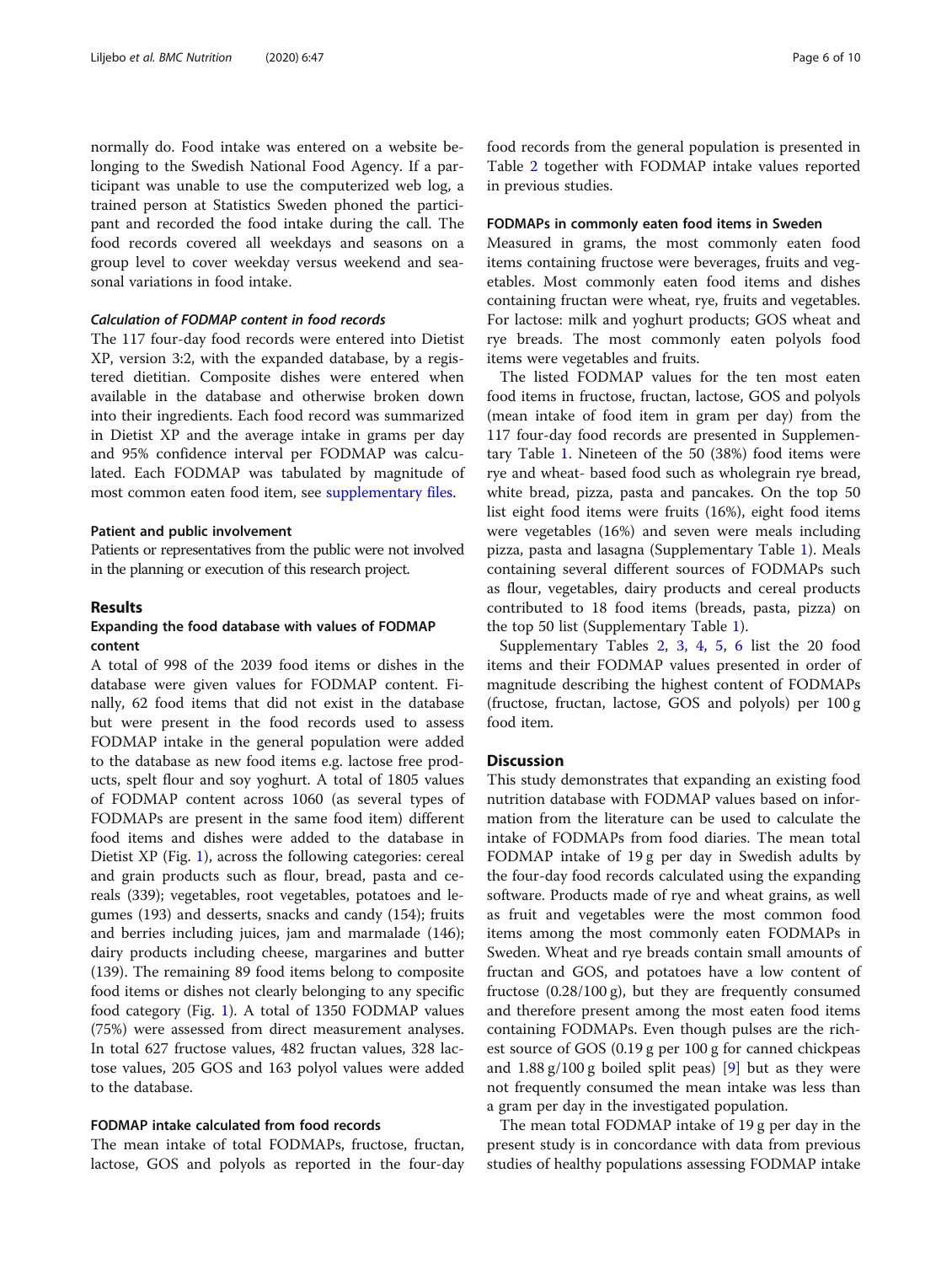| study innsitiatent ividan values from previous studies are included for reference |                        |                               |                               |                        |  |  |  |
|-----------------------------------------------------------------------------------|------------------------|-------------------------------|-------------------------------|------------------------|--|--|--|
| FODMAP content (q/day)                                                            | Present study          | Barret 2010<br>Australia [32] | Halmos 2014<br>Australia [33] | Anderson 2015 U.K [34] |  |  |  |
| Monosaccharides                                                                   | 30.7 (28.6-32.8)       |                               |                               |                        |  |  |  |
| Glucose                                                                           |                        | 24.1                          | 25.3                          |                        |  |  |  |
| Fructose                                                                          | $15.2(14.2 - 16.2)$    | 19.8                          | 19.2                          |                        |  |  |  |
| Excess fructose <sup>a</sup>                                                      | $\mathbf 0$            | 0                             | $\circ$                       |                        |  |  |  |
| Total oligo- saccharides <sup>b</sup>                                             | $3.89(3.65 - 4.18)$    | 3.62                          | 3.5                           |                        |  |  |  |
| Fructan                                                                           | $3.46$ $(3.24 - 3.68)$ | 3.0                           |                               | 3.9                    |  |  |  |
| Galacto-oligosaccharides (GOS)                                                    | $0.43(0.39 - 0.47)$    | 0.62                          | $\equiv$                      |                        |  |  |  |
| Lactose                                                                           | $14.2(12.5 - 15.7)$    | 17.7                          | 11                            |                        |  |  |  |
| Polyols                                                                           | $1.31(1.03 - 1.57)$    | 1.54                          | 2.0                           |                        |  |  |  |
| Total FODMAP <sup>c</sup>                                                         | 19.4                   | 23                            | 16.5                          |                        |  |  |  |
|                                                                                   |                        |                               |                               |                        |  |  |  |

<span id="page-6-0"></span>Table 2 Mean intake of FODMAPs (95% confidence interwal) in four-day food records from 117 adults from the Swedish nationwide study Riksmaten. Mean values from previous studies are included for reference

a Fructose in excess of glucose is estimated using the monosaccharide content from the food records. The fructose content is subtracted. If glucose contant is higher than the fructose value the excess fructose value is 0

Total oligosaccharides = Galacto-oligosaccharides + fructans

 $c$  Total FODMAPs = excess fructose + total oligosaccharides + lactose + polyols

from food records (Table 2) [[32](#page-9-0)–[34](#page-9-0)]. These studies are comparable regarding demographics; in the present study the mean age was 39 years (range 18–79) and 76% were women which is similar to previous studies by Barret (Australia): median age of 36 years (range 23–72) 67% women; Halmos (Australia): median age 31 years (range 23–60) 75% women and Anderson (UK): mean age of 36.6, 64% women. The food intake is similar between the countries because staple food as wheat bread and pasta, dairy products, fruits and juices are eaten often, while beans and lentils as well as sugar polyols are consumed less frequently. Although the fructan intake is similar the contribution to the intake of fructan differs between the countries. For example, in Sweden soft and hard rye bread contribute to the fructan intake and in UK and Australia its more common to eat wheat bread.

Swedish values were the first-hand choice for the database and international sources were used to make the database as complete as possible. Most of the international values added to the database were from Australia but the food items analyzed were mainly from brands from larger international companies including cereals commonly eaten in Sweden such as oatmeal, All bran, Cornflakes and Weetabix [\[8\]](#page-8-0). In addition, fruits are often imported and of international brands such as kiwi, grapes (Thomson), pears and apples (Granny Smith, Pink Lady, Jonathan). The international food industry may contribute to the similar level of FODMAP intake between this study and previous studies on FODMAP intake from Australia and the UK.

The main difficulty with assigning FODMAP values related to different varieties of bread. Only five out of 20 rye crispbread in the Swedish National Food Agency

food database are air leavened and yeast free rye crispbread similar to the rye crispbread analyzed in Australia. The most common crispbreads in Sweden are the sourdough and yeast fermented breads containing less fructan  $(3.20 \text{ g}/100 \text{ g})$  than air leavened bread, this is probably due to fructan degradation during yeast fermentation [[13](#page-8-0)]. Many other factors influence fructan content in wheat and rye breads; the genotype of grains, growing conditions such as greenhouse or fields [\[35](#page-9-0)], milling fractions [\[14\]](#page-9-0), yeast content, fermentation or whether the breads contains sourdough [\[13\]](#page-8-0). The amount of added granary may also affect the fructan value [[35\]](#page-9-0). Hence, a large variation in fructan content between various breads and between countries might be expected. In addition, a typical rye bread in Sweden differs from a rye bread in Australia in terms of the proportions of rye. A Swedish rye bread often contains 100% rye flour while an Australian rye bread tends to contain a proportion of wheat flour which is the equivalent of a sifted rye bread in Sweden. However, there was a good agreement when comparing the fructan content in soft breads containing a mix of rye and wheat flour from the U.K 1.09 g/100 g [\[20](#page-9-0)], Australia 1.07 g/100 g [\[8](#page-8-0)] and Sweden (mean of eight types of breads) 1.02 g/100 g [[27\]](#page-9-0). There was also a good agreement regarding fructan content in wholegrain rye soft breads between Sweden  $(1.14 \text{ g}/100 \text{ g})$  [\[14\]](#page-9-0) and the U.K  $(1.95 \text{ g}/100 \text{ g})$  [[20\]](#page-9-0), as well as in air leavened rye crispbread analyzed in Sweden  $(4.40 \text{ g}/100 \text{ g})$  and Australia  $(4.60 \text{ g}/100 \text{ g})$ . This indicates that values from different part of the world are applicable in many countries and that the result is generalizable. Similarly, wheat flour values from Sweden 1.30 g/100 g in fresh weight  $[14]$  $[14]$  $[14]$  is in line with a study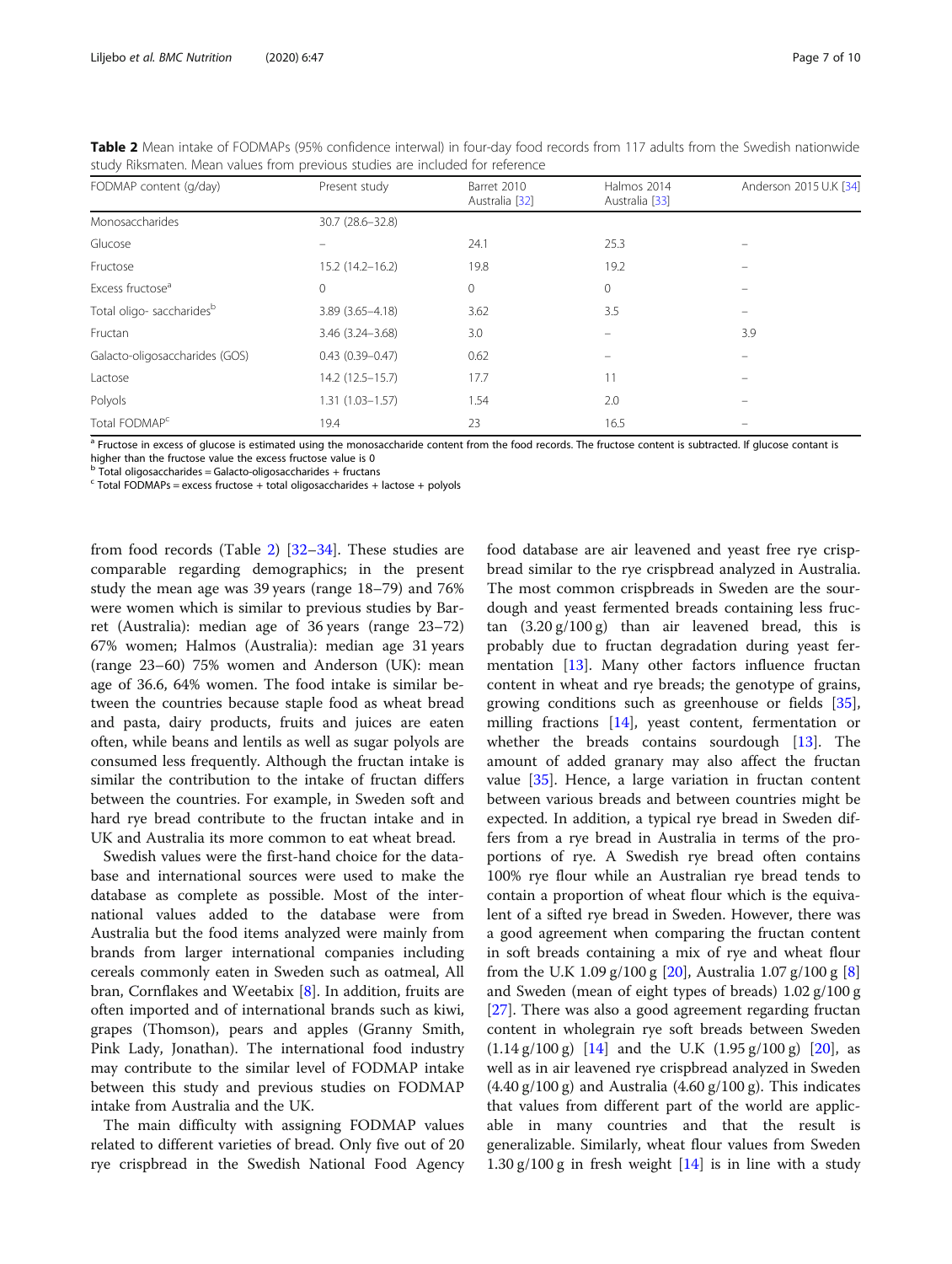from Australia analyzing 12 samples of wheat flour with a mean fructan value of 1.14 g/ 100 g food item fresh weight [[36\]](#page-9-0).

# Limitations and strengths

There are some limitations that should be taken into consideration regarding the current study. The quality of the database is only as good at the quality of the analyses performed in the data sources. The samples should include seasonal variation, stage of ripeness and genetic variation and so on [[37\]](#page-9-0) and data on food items with FODMAP values derived from a laboratory using a systematic approach to analyze FODMAPs would have been desirable. As this is currently not feasible, we aimed to include the best available data. All sources of FODMAP values have used standardized, established analytical methods. The database consists of 1350 (75%) values from direct measurements and the rest are values for composite foods calculated from values from direct measurements and from food composition tables. In addition, the procedure for our data collection has been carefully performed. A similar approach to assign values to a database has previously been used in glycemic index studies [\[38](#page-9-0)]. It should be noted though that the FOD-MAP content in food varies depending on a multiple of factors, such as degree of ripeness [[10](#page-8-0), [11](#page-8-0)], therefore it may be a large variation in FODMAP values between samples. It has not been possible to include measures of deviation such as confidence intervals in the database as most reports of FODMAP values are reported as means only. In addition, the sample size in the present study was calculated based on fructan values based on its high clinical relevance, and the mean intake of FODMAPs that are uncommon in the diet such as polyols is determined with a confidence interval wider than 10%.

Assessment of food intake is a difficult task and main sources of errors often occur due to misreporting, which include both under-reporting and under eating. The self-reported mean energy intake (EI) was in the current study on average  $8.1 \text{ MJ}$  (1935 kcal)  $\pm$  598 kcal per day and the mean energy expenditure (EE) was 11.2 MJ (2668 kcal) ± 415 per day (based on BMR, WHO equation, and a crude questionnaire regarding the participant's physical activity level). This resulted in an average EI: EE-ratio of 0.72 (95% CI: 0.69–0.79). This does indicate a possible presence of under-reporting in our data [[39\]](#page-9-0). However, under-reporting is suggested to be variable and mostly involved "unhealthy" food items. Since FODMAPs food items generally are considered to be "healthy food" this may therefore not have been underreported or may even have been over-reported instead [[40\]](#page-9-0). Indeed, our findings are in accordance with a study performed in Sweden where rye and wheat were the main cereal source of whole grain intake [\[41\]](#page-9-0), milk

consumption were in accordance with the European Prospective Investigation into Cancer and Nutrition  $(EPIC)$  study  $[42]$  $[42]$  but lower than the figures from the Swedish Board of Agriculture [[43\]](#page-9-0), and apple and pear intake was in line with the consumption figures from Swedish Board of Agriculture [[43\]](#page-9-0).

The food diary data used in this study was collected by the Swedish National Food Agency and they were meticulous in their execution of the Riksmaten study [\[31](#page-9-0)]. First, the selection of the study population was done by using proportional allocation. Second, participants received oral as well as written information in the form of a booklet. The food intake was recorded prospectively on a dedicated website which may lower the risk for memory lapses and facilitate the identification of additional details [\[44\]](#page-9-0). Third, they alternated the starting day of food recording in order to capture both the day to day and seasonal variations. In addition, the use of estimated (i.e., the ingredients were not weighted) four-day food records in the present study is the recommended method for receiving information on mean food intake and allocation in a group of individuals [\[45](#page-9-0)]. Furthermore, the food records were registered by one dietitian using the same manual for all food records. However, total participation rate of the Riksmaten-survey was low (36%), with men and immigrants underrepresented and persons with high educational level overrepresented [[31\]](#page-9-0). In addition, in the subgroup of Riksmaten used in the present study, subjects with kidney disease, celiac disease, and diabetes or lactose intolerance were excluded [\[46](#page-9-0)] and subjects in the present study are overall healthier than the general population. Further studies in other populations are warranted to ensure the generalizability of the most commonly eaten FODMAP containing food items.

#### Clinical implications and future challenges

The list of the 50 most commonly eaten food containing FODMAPs and the 20 largest sources of each FODMAP are provided as supplements to this paper and may be used by health professionals as templates for counting FODMAPs content in composite meals, as well as being used as a guide to focus on targeting the most commonly eaten food items containing FODMAPs in dietary assessment in clinical settings. Further studies are needed to evaluate habitual intake and typical sources of FODMAPs in different groups of patients to facilitate interventions manipulating intake of FODMAPs in nutrition therapy. In the future, expanding the database with exclusively analyzed values including on composite foods will improve accuracy of FODMAP intake calculations from food records, especially as so called functional foods become increasingly common (produced by the purpose to have a physiological health benefit). For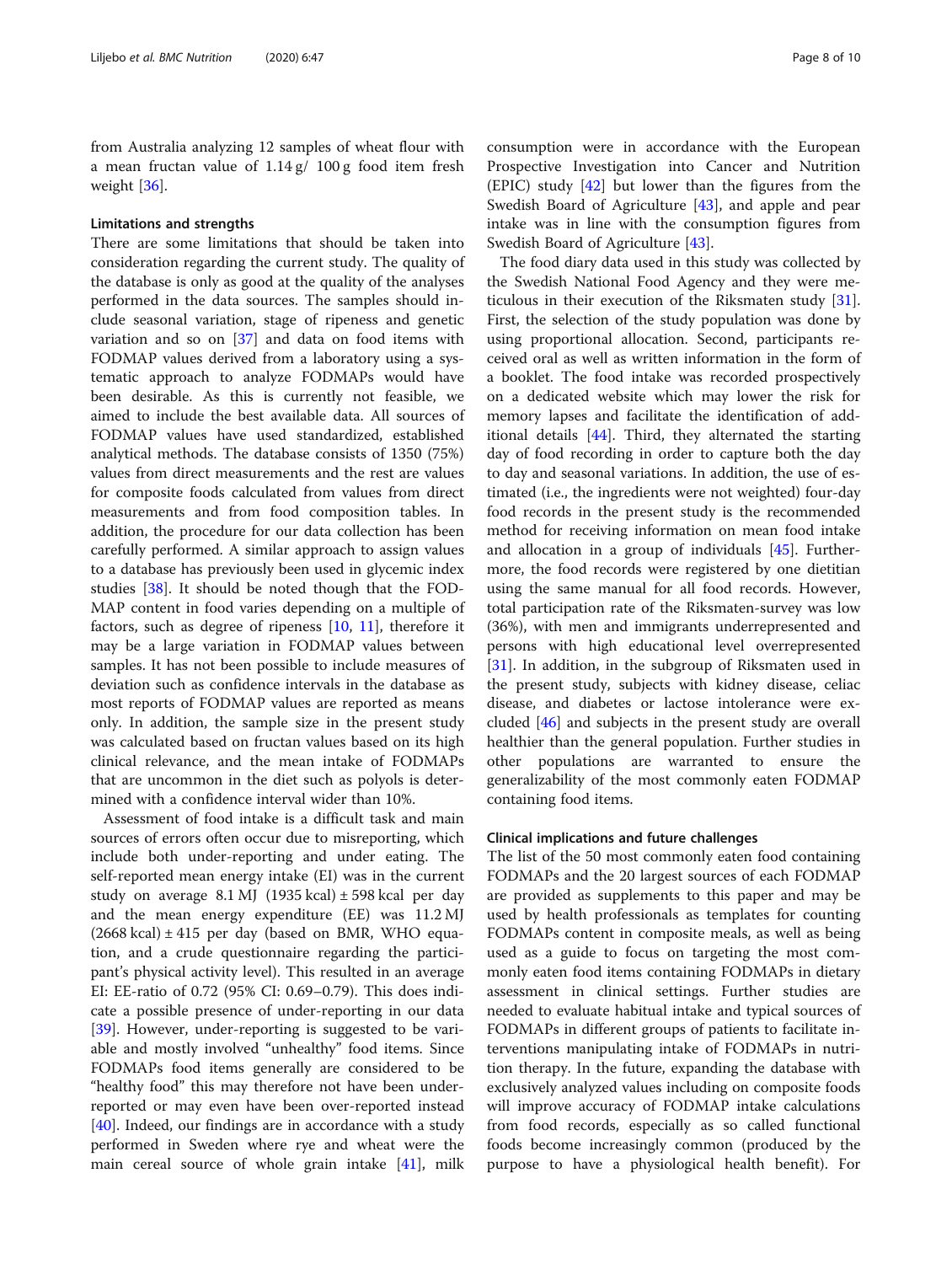<span id="page-8-0"></span>example, fructan, inulin and oligofructose are added to foods in a pure form, often made by extraction from chicory roots and used as functional food ingredient. Inulin has a neutral taste and is used as a replacement for fat in diet products and is used in dairy products, ice-cream, margarine, dressings, chocolate and cereals [[47\]](#page-9-0). An additional challenge is the high content of FODMAPs in many non-food items consumed orally. Polyols is the major sweetener in sugar free cough drops and chewing gum including non-smoking products and one study showed that almost half of liquid medications contained sorbitol [[48\]](#page-9-0).

# Conclusion

Intake of FODMAPs as calculated using the extended database were in line with previous studies supporting its use of the database both research and in clinical interventions. Rye and wheat-based food items and dishes were identified as the most common food items containing FODMAPs consumed by adults in Sweden. The lists of the most commonly eaten FODMAP food items are provided and may be used to facilitate FODMAP diet interventions.

#### Supplementary information

Supplementary information accompanies this paper at [https://doi.org/10.](https://doi.org/10.1186/s40795-020-00374-3) [1186/s40795-020-00374-3](https://doi.org/10.1186/s40795-020-00374-3).

Additional file 1: Supplementary Table 1. FODMAP content of food items eaten in the largest quantity, presented as mean intake of the estimated four-day food records ( $n = 117$ ). **Supplementary Table 2.** Lists present the 20 food items with the highest content of fructose in g per 100 g food item from the extended database. Fructose in excess of glucose is 0 if glucose content is higher than the fructose content. Supplementary Table 3. Lists present the 20 food items with the highest content of fructan in g per 100 g food item from the extended database. Supplementary Table 4. Lists present the 20 food items with the highest content of lactose in g per 100 g food item from the extended database. **Supplementary Table 5.** Lists present the 20 food items with the highest content of GOS in g per 100 g food item from the extended database. **Supplementary Table 6.** Lists present the 20 food items with the highest content of polyols in g per 100 g food item from the extended database.

#### Abbreviations

SCC: Short chain carbohydrates; GOS : Galacto-oligosaccharides; IBS: Irritable bowel syndrome; IBD: Inflammatory bowel disease; HPLC: High performance liquid chromatography; ELSD: Evaporative light scattering detection; GC: Gaschromatography; FFQ: Food Frequency Questionnaire; European: Prospective Investigation into Cancer and Nutrition (EPIC); EI: Energy intake; EE: Energy expenditure

#### Acknowledgements

We thank Katharina Halsall for language editing.

#### Authors' contributions

TL identified data sources, extracted data and populated the database, registered and analyzed the food diaries and drafted the paper. She is guarantor of the article. SS advised on food diary calculations and revised the manuscript for critical content. AA supported the data analyses, drafted the manuscript and revised the paper. All authors have read and approved the manuscript.

#### Funding

This research received no specific grant from any funding agency in the public, commercial or not-for-profit sectors. Open access funding provided by Stockholm University.

#### Availability of data and materials

Access to the extended FODMAP database in Dietist XP are available from Therese Liljebo [\(therese.liljebo@ptj.se\)](mailto:therese.liljebo@ptj.se) upon reasonable request.

#### Ethics approval and consent to participate

The study Riksmaten was approved by the Regional Ethical Review board at Uppsala University (registration number: 2010/060). All participants gave oral consent.

#### Consent for publication

Not applicable.

#### Competing interests

None declared.

#### Author details

<sup>1</sup>The City Gastrodepartment, Stockholm, Sweden. <sup>2</sup>Department of Internal Medicine and Clinical Nutrition, Institute of Medicine, Sahlgrenska Academy, University of Gothenburg, Gothenburg, Sweden. <sup>3</sup>Stress Research Institute Stockholm University, SE-109 61 Stockholm, Sweden. <sup>4</sup>Department of Medicine Solna, Karolinska Institutet, Stockholm, Sweden.

# Received: 27 January 2020 Accepted: 20 August 2020 Published online: 18 September 2020

#### References

- Gibson PR, Shepherd SJ. Evidence-based dietary management of functional gastrointestinal symptoms: the FODMAP approach. J Gastroenterol Hepatol. 2010;25(2):252–8.
- 2. Gibson GR, Probert HM, Loo JV, Rastall RA, Roberfroid MB. Dietary modulation of the human colonic microbiota: updating the concept of prebiotics. Nutr Res Rev. 2004;17(2):259–75.
- 3. Nyman M. Fermentation and bulking capacity of indigestible carbohydrates: the case of inulin and oligofructose. Br J Nutr. 2002;87(Suppl 2):S163–8.
- 4. Roberfroid M. Prebiotics: the concept revisited. J Nutr. 2007;137(3 Suppl 2): 830S–7S.
- 5. Cani PD, Lecourt E, Dewulf EM, Sohet FM, Pachikian BD, Naslain D, et al. Gut microbiota fermentation of prebiotics increases satietogenic and incretin gut peptide production with consequences for appetite sensation and glucose response after a meal. Am J Clin Nutr. 2009;90(5):1236–43.
- 6. Marsh A, Eslick EM, Eslick GD. Does a diet low in FODMAPs reduce symptoms associated with functional gastrointestinal disorders? A comprehensive systematic review and meta-analysis. Eur J Nutr. 2016;55(3): 897–906.
- 7. Rumessen JJ. Fructose and related food carbohydrates. Sources, intake, absorption, and clinical implications. Scand J Gastroenterol. 1992;27(10):819–28.
- 8. Biesiekierski JR, Rosella O, Rose R, Liels K, Barrett JS, Shepherd SJ, et al. Quantification of fructans, galacto-oligosacharides and other short-chain carbohydrates in processed grains and cereals. J Hum Nutr Diet. 2011;24(2): 154–76.
- 9. Muir JG, Shepherd SJ, Rosella O, Rose R, Barrett JS, Gibson PR. Fructan and free fructose content of common Australian vegetables and fruit. J Agric Food Chem. 2007;55(16):6619–27.
- 10. Muir JG, Rose R, Rosella O, Liels K, Barrett JS, Shepherd SJ, et al. Measurement of short-chain carbohydrates in common Australian vegetables and fruits by high-performance liquid chromatography (HPLC). J Agric Food Chem. 2009;57(2):554–65.
- 11. Moshfegh AJ, Friday JE, Goldman JP, Ahuja JK. Presence of inulin and oligofructose in the diets of Americans. J Nutr. 1999;129(7 Suppl):1407S–11S.
- 12. Campbell JM, Bauer LL, Fahey GC, et al. Selected Fructooligosaccharide (1- Kestose, Nystose, and 1F-β-Fructofuranosylnystose) composition of foods and feeds. J Agric Food Chem. 1997;45(8):3076–82.
- 13. Andersson R, Fransson G, Tietjen M, Åman P. Content and molecular-weight distribution of dietary Fiber components in whole-grain Rye flour and bread. J Agric Food Chem. 2009;57(5):2004–8.